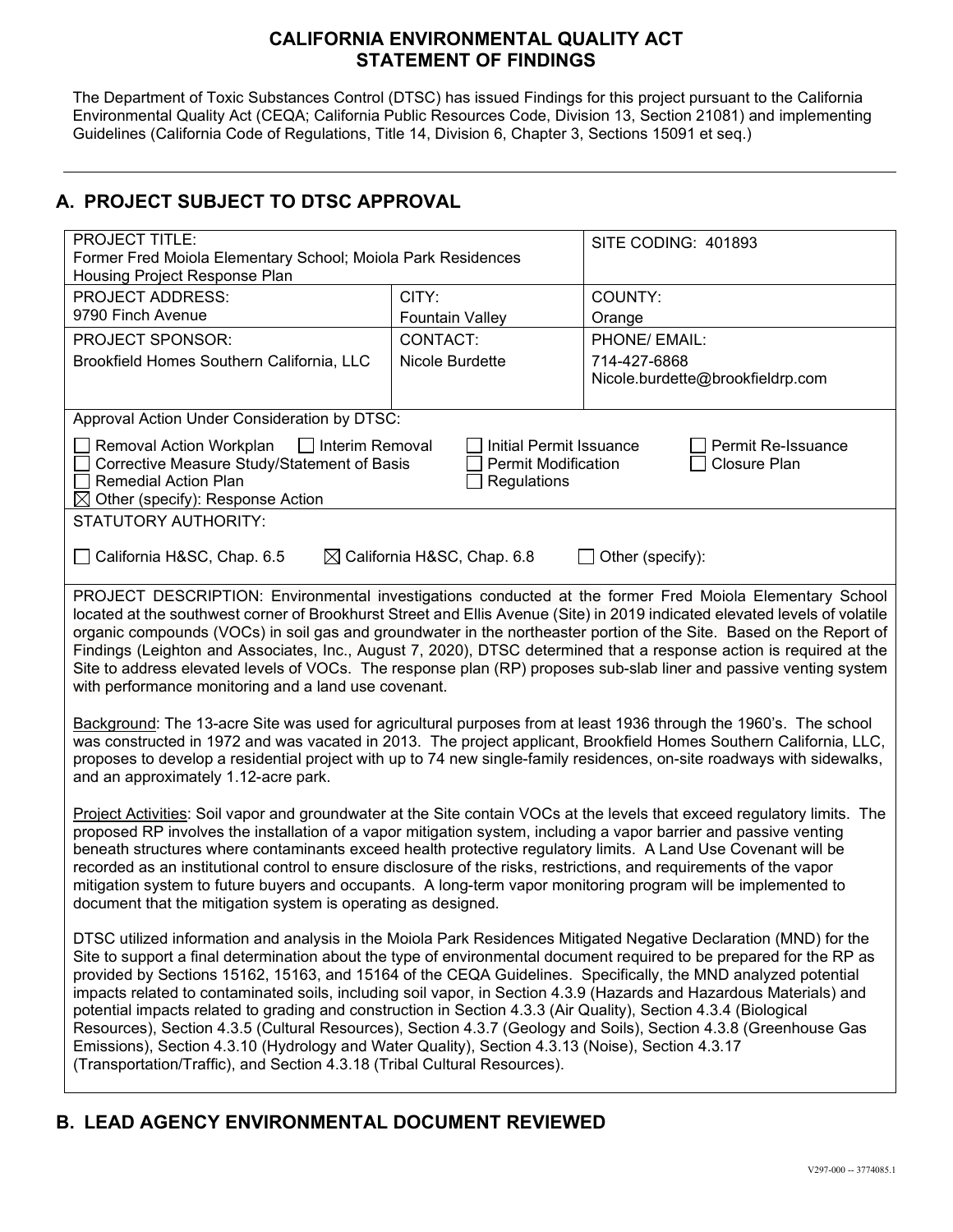Lead Agency: City of Fountain Valley

Lead Agency's Environmental Document: Moiola Park Residences Mitigated Negative Declaration

Date Certified: March 18, 2021

State Clearinghouse Number: 2020120041

### **C. STATEMENT OF FINDINGS AND FACTS FOR ADEQUACY OF LEAD AGENCY ENVIRONMENTAL DOCUMENT**

**Using its independent judgment, DTSC makes the following findings:**

- $\boxtimes$  The Lead Agency Final Environmental Document includes a description of the Project now before DTSC for decision
- $\boxtimes$  The Lead Agency Final Environmental Document adequately analyzed impacts associated with the Project before DTSC for decision.
- $\boxtimes$  DTSC concurs with the findings made by the Lead Agency Final Environmental Document relating to the Project before DTSC for decision.
- $\boxtimes$  Mitigation measures are included in the Lead Agency Final Environmental Document for the following resources that would potentially be affected by the DTSC project.

| Aesthetics                                | Mitigation Measure: None                                                                                                                                       |
|-------------------------------------------|----------------------------------------------------------------------------------------------------------------------------------------------------------------|
| <b>Agricultural Resources</b>             | Mitigation Measure: None                                                                                                                                       |
| <b>Air Quality</b>                        | Mitigation Measure: None                                                                                                                                       |
| <b>Agricultural Resources</b>             | Mitigation Measure: None                                                                                                                                       |
| <b>Biological Resources</b>               | Mitigation Measure: None                                                                                                                                       |
| $\boxtimes$ Cultural Resources            | Mitigation Measure: CUL-1 (refer to Moiola Park Residences Initial<br>Study/Mitigated Negative Declaration (December 2020), see Attachment<br>A)               |
| Energy                                    | Mitigation Measure: None                                                                                                                                       |
| $\boxtimes$ Geology / Soils               | Mitigation Measure: PAL-1 (refer to the Moiola Park Residences Initial<br>Study/Mitigated Negative Declaration (December 2020), see Attachment<br>$\mathsf{A}$ |
| Greenhouse Gas Emissions                  | Mitigation Measure: None                                                                                                                                       |
| $\boxtimes$ Hazards / Hazardous Materials | Mitigation Measures: HAZ-1, HAZ-2 (refer to the Moiola Park<br>Residences Initial Study/Mitigated Negative Declaration (December<br>2020), see Attachment A)   |
| Hydrology / Water Quality                 | <b>Mitigation Measure: None</b>                                                                                                                                |
| Land Use / Planning                       | Mitigation Measure: None                                                                                                                                       |
| <b>Mineral Resources</b>                  | Mitigation Measure: None                                                                                                                                       |
| <b>Noise</b>                              | Mitigation Measure: None                                                                                                                                       |
| Population / Housing                      | Mitigation Measure: None                                                                                                                                       |
| <b>Public Services</b>                    | <b>Mitigation Measure: None</b>                                                                                                                                |
| Recreation                                | Mitigation Measure: None                                                                                                                                       |
| Transportation / Traffic                  | <b>Mitigation Measure: None</b>                                                                                                                                |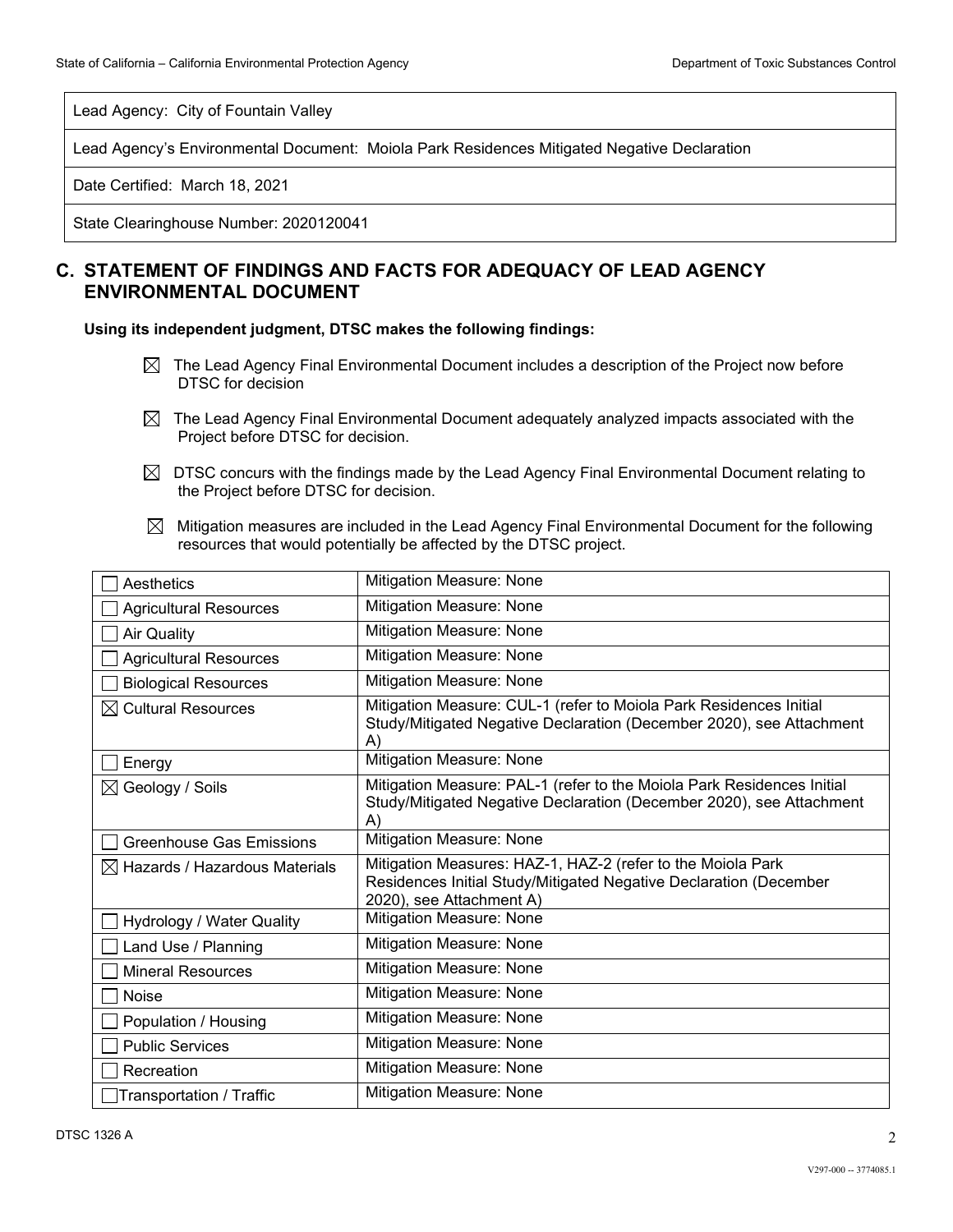| $\boxtimes$ Tribal Cultural Resources | Mitigation Measures: TCR-1 (refer to the Moiola Park Residences Initial<br>Study/Mitigated Negative Declaration (December 2020), see Attachment<br>$\mathsf{A}$ |
|---------------------------------------|-----------------------------------------------------------------------------------------------------------------------------------------------------------------|
| Utilities / Service Systems           | <b>Mitigation Measure: None</b>                                                                                                                                 |
| $\Box$ Wildfire                       | <b>Mitigation Measure: None</b>                                                                                                                                 |

 $\boxtimes$  Mitigation measures identified in the Lead Agency Final Environmental Document have been adopted by DTSC for this Project and will be implemented to avoid, reduce, or substantially lessen the project impacts. No additional mitigation measures are necessary, and no additional mitigation monitoring plan is required pursuant to CEQA.

For each significant environmental effect identified for the Project:

 $\boxtimes$  Changes or alterations have been required in, or incorporated into, the Project which avoid or substantially lessen the significant environmental effects as identified in the Lead Agency Final Environmental Document.

 $\boxtimes$  Such changes or alterations are within the responsibility and jurisdiction of the City of Fountain Valley not DTSC.

 $\boxtimes$  Such changes have been adopted by this public agency or can and should be adopted by this public agency.

Mitigation measures included in the Lead Agency Final Environmental Document are infeasible, and therefore, will not be incorporated into the DTSC Project for the following reasons: N/A

#### **BASED ON THE ABOVE FINDINGS, DTSC CONCLUDES:**

 $\boxtimes$  The proposed Project will not result in significant and unavoidable effects to the environment.

| The proposed Project will result in significant and unavoidable effects to the following environmental                                                                                                                                                                                                                                                                        |                                  |  |  |  |
|-------------------------------------------------------------------------------------------------------------------------------------------------------------------------------------------------------------------------------------------------------------------------------------------------------------------------------------------------------------------------------|----------------------------------|--|--|--|
| resources:                                                                                                                                                                                                                                                                                                                                                                    |                                  |  |  |  |
| $\Box$ Air Quality                                                                                                                                                                                                                                                                                                                                                            | <b>Mineral Resources</b>         |  |  |  |
| □ Agricultural Resources                                                                                                                                                                                                                                                                                                                                                      | <b>Noise</b>                     |  |  |  |
| <b>Biological Resources</b>                                                                                                                                                                                                                                                                                                                                                   | Population/Housing               |  |  |  |
| Cultural Resources                                                                                                                                                                                                                                                                                                                                                            | <b>Public Services</b>           |  |  |  |
| $\Box$ Energy                                                                                                                                                                                                                                                                                                                                                                 | Recreation                       |  |  |  |
| □ Geology/ Soils                                                                                                                                                                                                                                                                                                                                                              | Transportation/Traffic           |  |  |  |
| <b>Greenhouse Gas Emissions</b>                                                                                                                                                                                                                                                                                                                                               | <b>Tribal Cultural Resources</b> |  |  |  |
| Hazards/Hazardous Materials                                                                                                                                                                                                                                                                                                                                                   | Utilities/ Service Systems       |  |  |  |
| □ Hydrology/ Water Quality                                                                                                                                                                                                                                                                                                                                                    | Wildfire                         |  |  |  |
| Impacts to these resources would remain significant even after applying mitigation measures<br>described in the Lead Agency Final Environmental Document, or there is no feasible mitigation<br>available.                                                                                                                                                                    |                                  |  |  |  |
| In accordance with Cal. Code of Regs., title 14, section 15093, a Statement of Overriding<br>Considerations was adopted by the Lead Agency for these resources. DTSC adopts a<br>Statement of Overriding Considerations for these resources having determined that the DTSC<br>Project benefits outweigh the significant environmental effects for the following reasons: The |                                  |  |  |  |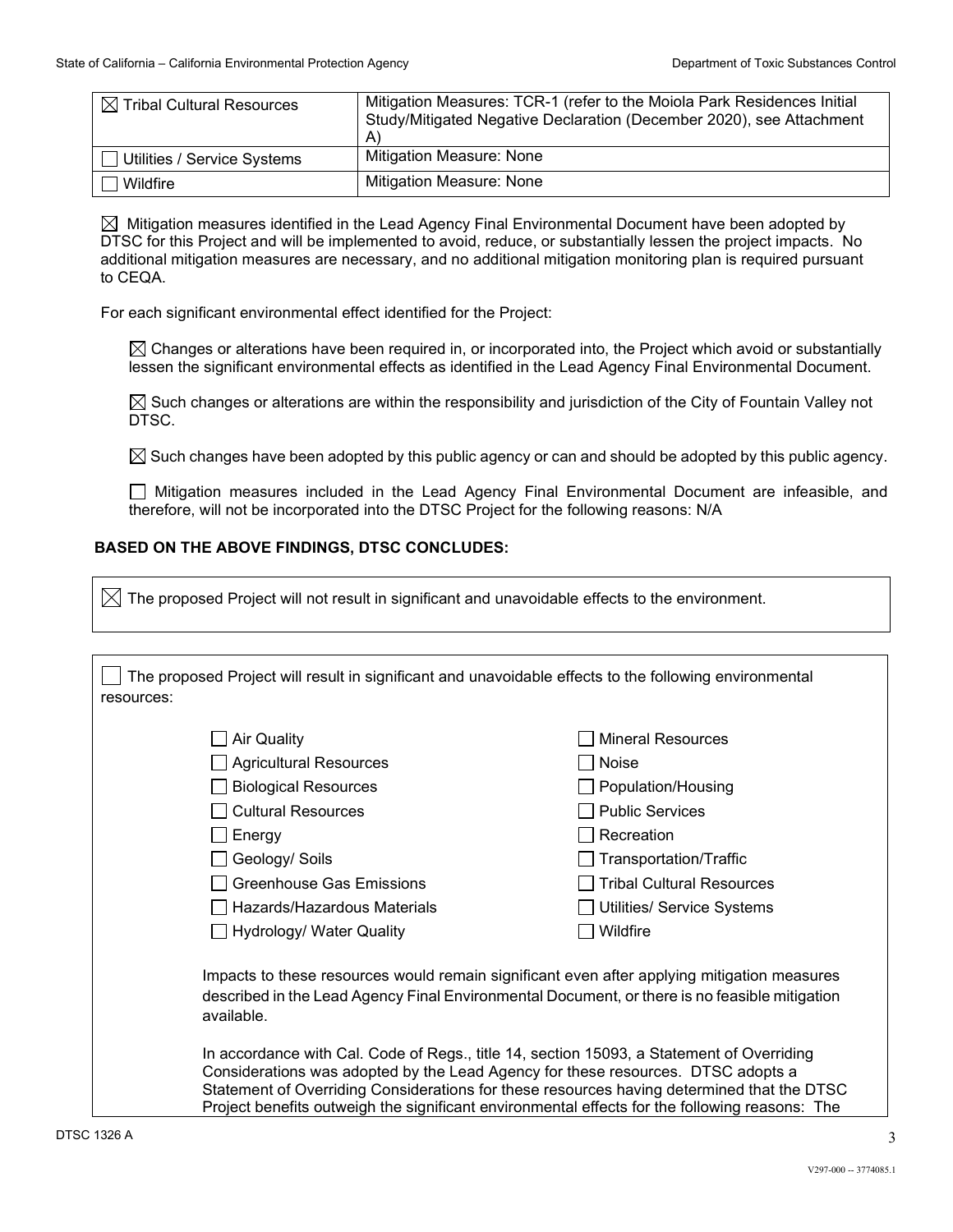DTSC remedial actions reduce the exposure of contaminated soil, soil gas, and groundwater in order to render it safe for Site occupants. The DTSC remedial project also serves to protect human health and the environment, which are DTSC's responsibilities under the California Health and Safety Code.

 $\boxtimes$  None of the conditions requiring a subsequent EIR or Negative Declaration pursuant to Cal. Code Regs., tit. 14 Section 15162 exist.

 $\boxtimes$  In accordance with Cal. Code of Regs., title 14, section 15093, a Notice of Determination indicating the results of said Findings will be filed with the Governor's Office of Planning and Research / State Clearinghouse.

## **D. CERTIFICATION**

Aslam Shareef Project Manager's Signature Date Date Date Date Date Date

4/9/2021

| Aslam Shareef          | Hazardous Substances Engineer | 714-484-5472 |
|------------------------|-------------------------------|--------------|
| Project Manager's Name | `itle                         | Phone        |

**Branch Chief's Signature Date** Date

Javier Hinojosa Branch Chief 714-484-5484 Branch Chief's Name Title Title **Title** Phone #

4/12/2021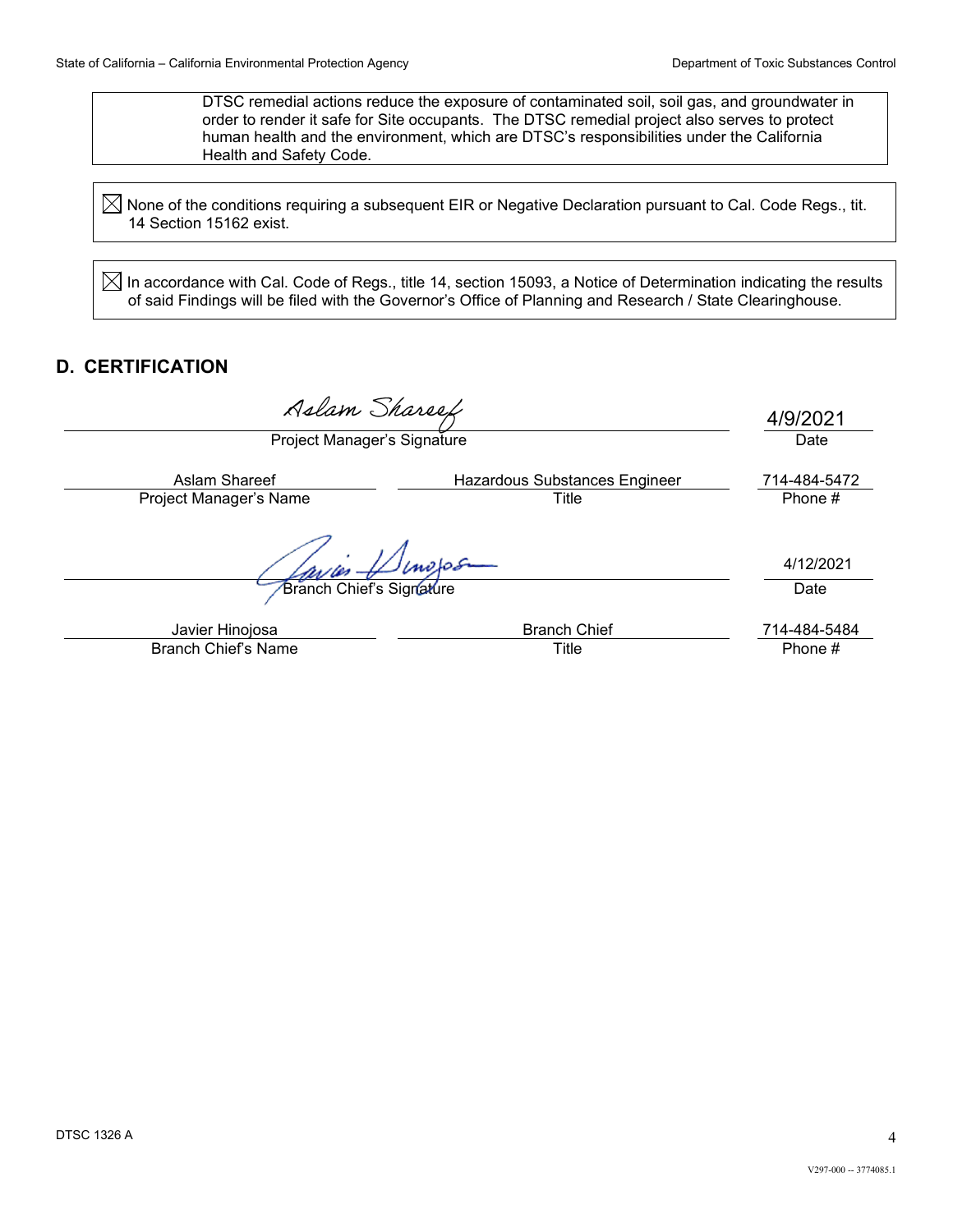#### **Attachment A**

The following mitigation measures are included in the Lead Agency Final Environmental Document would potentially be affected by the DTSC project.

**CUL-1: Archaeological Resources.** Prior to the issuance of the first grading permit, the applicant shall provide a letter to the City Planning Department, or designee, from a qualified professional archeologist meeting the Secretary of Interior's Professional Qualifications for Archaeology as defined at 36 CFR Part 61, Appendix A stating that the archeologists have been retained to provide archeological resources spot-check monitoring of all ground disturbance activity. The archeologist shall be present at the pre-grading conference to establish procedures for archeological resource surveillance. In addition, the developer shall provide an executed pre-excavation agreement for a Native American monitor during grading, protocols for treatment of Native American human remains, and the repatriation of Native American sacred items and artifacts.

In the event a previously unrecorded archaeological deposit is encountered during construction, all activity within 50 feet of the area of discovery shall cease and the City shall be immediately notified. The archeologist shall flag the area in the field and shall determine if the archaeological deposits meet the CEQA definition of historical (State CEQA Guidelines 15064.5(a)) and/or unique archaeological resource (Public Resources Code 21083.2(g)).

If the find is considered a "resource" the archaeologist in coordination with the Native American monitor shall pursue either protection in place or recovery, salvage and treatment of the deposits. Recovery, salvage and treatment protocols shall be developed in accordance with applicable provisions of Public Resource Code Section 21083.2 and State CEQA Guidelines 15064.5 and 15126.4 in consultation with the City. Per CEQA Guidelines Section 15126.4(b)(3), preservation in place shall be the preferred means to avoid impacts to archaeological resources qualifying as historical resources. All recovered and salvaged resources shall be prepared to the point of identification and permanent preservation by the archaeologist. Resources shall be identified and curated into an established accredited professional repository. The archaeologist shall have a repository agreement in hand prior to initiating recovery of the resource. If unique archaeological resources cannot be preserved in place or left in an undisturbed state, recovery, salvage and treatment shall be required at the developer/applicant's expense.

**PAL-1: Paleontological Resources.** A paleontologist selected from the roll of qualified paleontologists maintained by the City or the County shall be retained to provide spot-check monitoring services for the project. The paleontologist shall develop a Paleontological Resources Impact Mitigation Plan (PRIMP) to mitigate the potential impacts to unknown buried paleontological resources that may exist onsite. The PRIMP shall require that the paleontologist be present at the pregrading conference to establish procedures for paleontological resource surveillance. The PRIMP shall require paleontological spot-check monitoring of excavation that exceeds depths of 5 feet. The PRIMP shall state that the project paleontologist shall re-evaluate the necessity for paleontological monitoring after 50 percent or greater of the excavations deeper than 5 feet have been completed.

In the event that paleontological resources are encountered, ground-disturbing activity within 50 feet of the area of the discovery shall cease. The paleontologist shall examine the materials encountered, assess the nature and extent of the find, and recommend a course of action to further investigate and protect or recover and salvage those resources that have been encountered.

Criteria for discard of specific fossil specimens will be made explicit. If a qualified paleontologist determines that impacts to a sample containing significant paleontological resources cannot be avoided by project planning, then recovery may be applied. Actions may include recovering a sample of the fossiliferous material prior to construction, monitoring work and halting construction if an important fossil needs to be recovered, and/or cleaning, identifying, and cataloging specimens for curation and research purposes. Recovery, salvage and treatment shall be done at the applicant's expense. All recovered and salvaged resources shall be prepared to the point of identification and permanent preservation by the paleontologist. Resources shall be identified and curated into an established accredited professional repository. The paleontologist shall have a repository agreement in hand prior to initiating recovery of the resource.

**HAZ-1: Groundwater.** The project construction specifications and grading permit for the proposed project shall specify that should groundwater be encountered during excavation, grading, or other construction activities in the northeast portion of the project site at Lots 36, 37, 38, 39, and 47, it shall be tested by a registered hazardous waste professional to determine if contains contamination, and if so, the appropriate method of treatment and/or disposal pursuant to the DTSC requirements. The City and the DTSC shall be notified by the project contractor immediately if discolored or odorous groundwater is encountered. When not under active construction or related activities, any open trenches containing contaminated water shall be covered to prevent human contact with contamination. Appropriate notices shall be posted at the project site to warn construction personnel and public of the presence of contaminated groundwater.